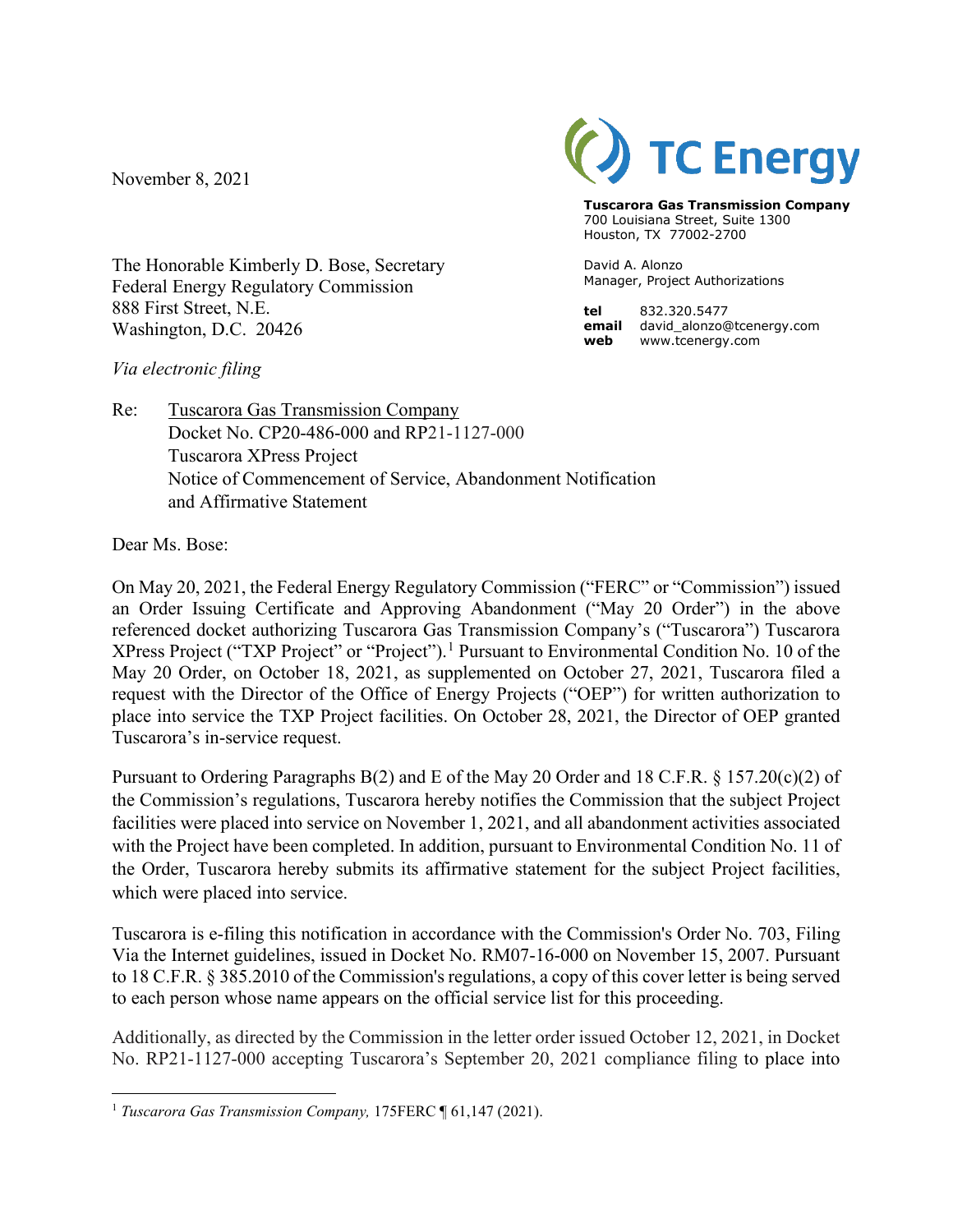Federal Energy Regulatory Commission November 8, 2021 Page 2

effect its initial incremental FT-TXP recourse rates applicable to service provided on the TXP Project, Tuscarora is also submitting this in-service notification via the Commission's e-Tariff portal using Filing Code 620.

Pursuant to 18 C.F.R. § 385.2005 of the Commission's regulations, the undersigned states that he has read this filing and knows its contents, and the contents are true as stated, to the best of his knowledge, information and belief based on representations by Tuscarora personnel. The undersigned possesses full power and authority to sign such filing.

Please direct any questions with respect to this filing to Tina Vinton at 832.320.5686.

Respectfully submitted,

*David A. Alonzo* 

David A. Alonzo Manager, Project Authorizations

Attachment

Cc: *via electronic mail* Kelley Munoz Lytle, – FERC (with attachment) All parties of record (CP20-486-000, cover letter only).